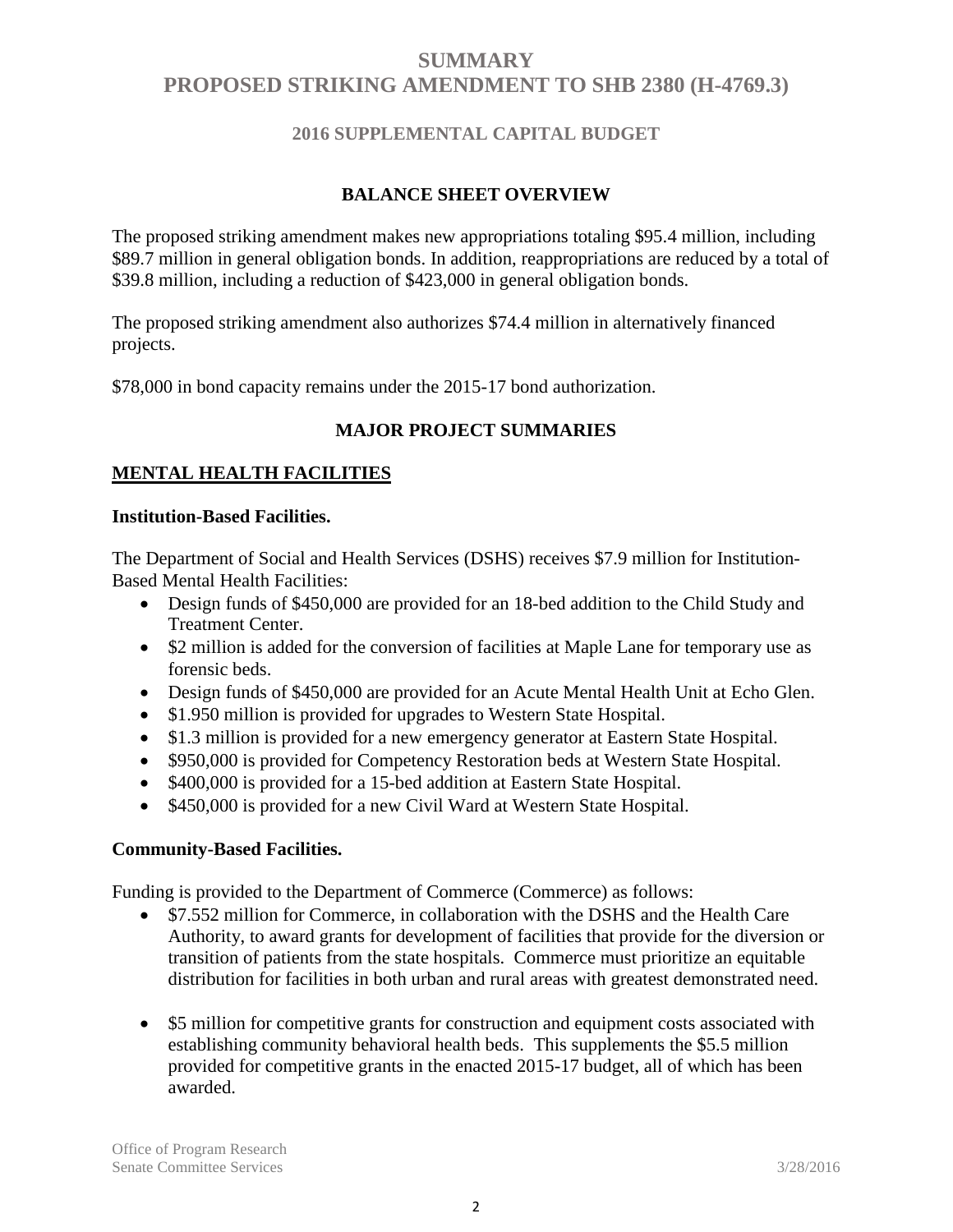## **2016 SUPPLEMENTAL CAPITAL BUDGET**

#### **COMMUNITY PROJECTS AND HOUSING**

#### **Disaster Emergency Response.**

Funding is provided to three eastern Washington communities for projects related to recent state disasters:

- Pateros water system (\$1.1 million)
- Twisp City Hall/Emergency Response (\$500,000)
- Chelan Emergency Operations Center (\$209,000)

#### **Local Community Projects.**

Projects sponsored by local governments and nonprofit organizations statewide will be granted \$11.4 million through Commerce for capital projects intended to meet a wide range of community-based objectives.

#### **Housing.**

- Mental Health Housing Health Homes: \$6 million is allocated for construction or renovation of health home projects in Bellingham, Everett, southwest Washington, and eastern Washington to serve people with severe health, mental health and housing challenges. An additional \$1.5 million is provided for a health home in Pierce County, contingent upon county adoption of the sales tax for chemical dependency or mental health treatment authorized in RCW 82.14.460.
- Supportive Housing and Emergency Shelters: \$2.25 million is allocated for projects in North Spokane, Kirkland, and Bellevue.
- Homeless Youth Facilities: A total of \$2.5 million is provided for a Seattle and an Everett facility.

#### **NATURAL RESOURCES AND THE ENVIRONMENT**

#### **Environmental Clean Up and Prevention.**

Appropriations and reappropriations for a number of projects funded through Model Toxics Control Act accounts are reduced to reflect sharp decreases in revenues from the Hazardous Substance Tax. Projects considered to be previously funded continue to be authorized. Funding reductions are intended to be restored in future biennia.

New bond funding totaling \$8.1 million is provided to the Department of Ecology for other environmental protection projects.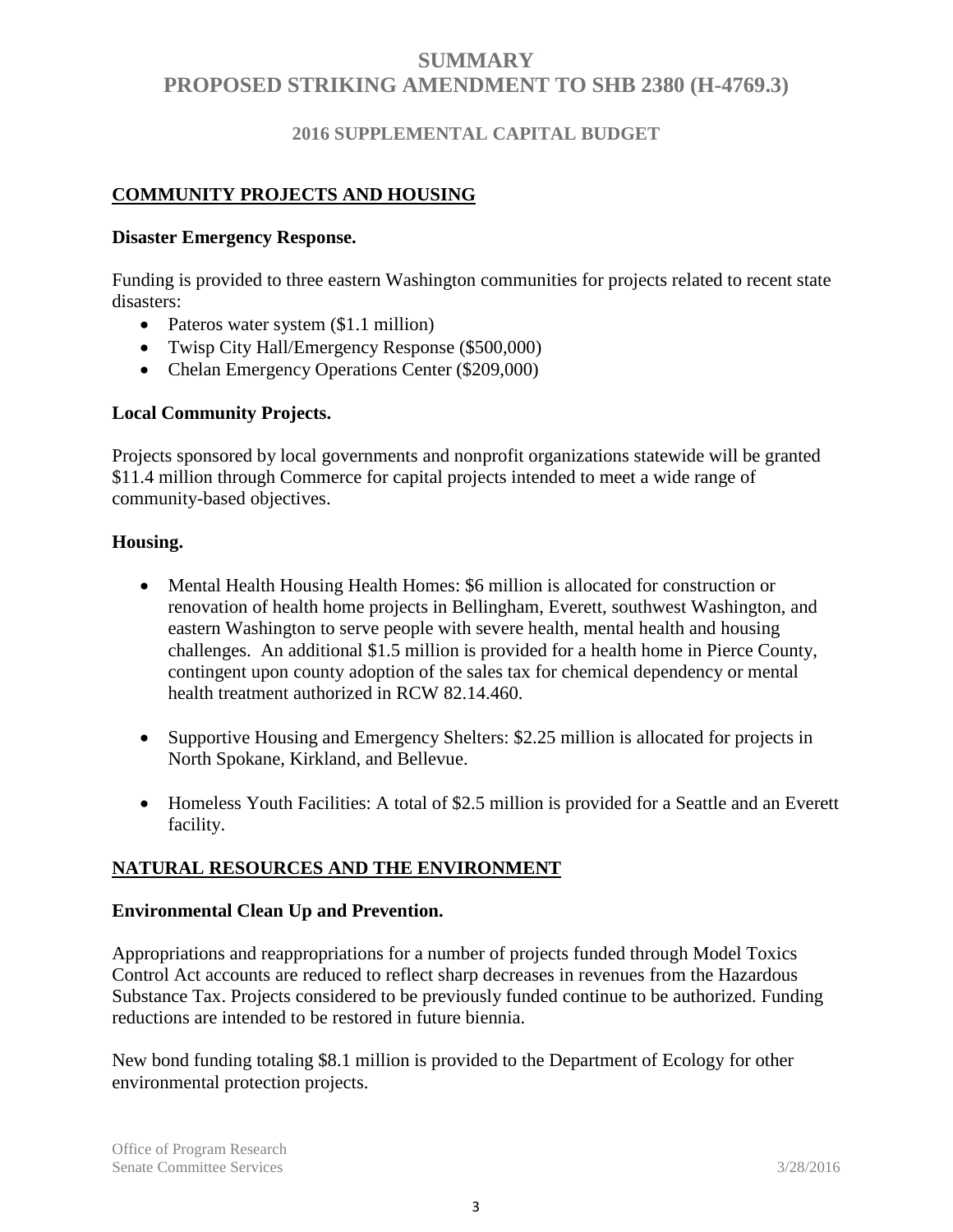## **2016 SUPPLEMENTAL CAPITAL BUDGET**

#### **Centennial Clean Water.**

The Department of Ecology's Centennial Clean Water program receives \$2.5 million for grants to communities to plan, design, acquire, construct, and improve water pollution control facilities and nonpoint pollution control activities.

#### **Recreation and Conservation.**

The Department of Natural Resources (DNR) and the Recreation and Conservation Office (RCO) receive appropriations aimed at recreational lands and facilities, environmental protection, and conservation, including:

- \$7.4 million from increased motor vehicle revenues to the RCO for grants for boating facilities and non-highway off-road vehicle activities;
- \$3 million for the State Forest Land Replacement program within the DNR to transfer state forest trust lands that are encumbered through the Federal Endangered Species Act to Natural Resource Conservation Areas for Wahkiakum and Pacific Counties.

#### **Environmental Restoration.**

The Department of Fish and Wildlife receives \$1 million for restoring marsh land and estuary habitat in the Snohomish River delta as part of the Puget Sound Nearshore Ecosystem Restoration project.

#### **Drought Wells.**

\$4 million is provided to the Department of Ecology to make low interest loans for drought wells; the wells may be operated only during a drought declaration.

## **K-12 SCHOOL CONSTRUCTION**

#### **K-3 Class Size Reduction Classrooms.**

- \$34.5 million of additional funding is provided for the K-3 Class Size Reduction Grant program established in Chapter 41, Laws of 2015, 3rd sp. Session (ESSB 6080) to support all-day kindergarten, and class size reductions in kindergarten through third grades.
- \$5.5 million is provided to the Department of Enterprise Services (DES) to purchase modular classrooms for five school districts for the purpose of supporting reduced class sizes in kindergarten through third grade. The selected school districts will receive up to four modular classrooms each. The modular classrooms may be constructed of cross laminated timber (CLT) as part of a pilot program encouraging the use of CLT or other